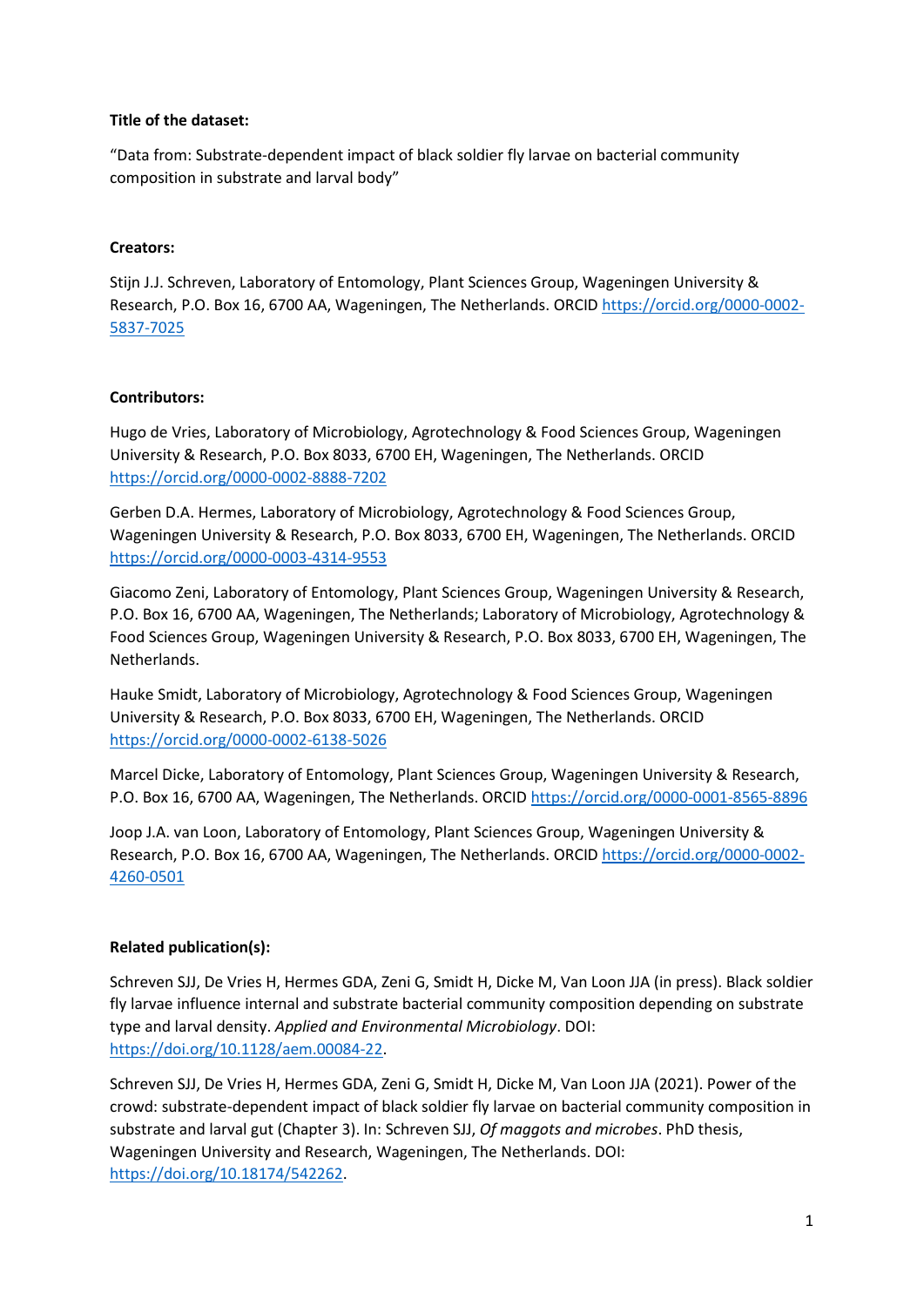All sequence data have been deposited in the European Nucleotide Archive under the study accession number PRJEB40667 [\(https://www.ebi.ac.uk/ena/browser/view/PRJEB40667\)](https://www.ebi.ac.uk/ena/browser/view/PRJEB40667).

## **Description:**

We investigated how the type of feed substrate and the black soldier fly larval density (number of larvae per container) interacted to influence bacterial community composition in the substrates and larvae over time. Substrate type was the strongest driver of bacterial community composition, and the magnitude of the impact of the larvae depended on the substrate type and larval density.

## **Keywords:**

16S rRNA gene, amplicon sequencing, *Hermetia illucens*, larval density, pH, manure, *Camelina sativa*, microbiota

| Folder / file name            | <b>Explanation</b>                                         |
|-------------------------------|------------------------------------------------------------|
| Schreven Ch3 data             | Folder containing the datasets used for publication        |
| Ch3_Dataset_1.txt             | Data on larval performance parameters and substrate        |
|                               | pH.                                                        |
| Ch3 Dataset 2.txt             | Metadata of 16S rRNA gene amplicon sequencing              |
|                               | dataset as deposited in the European Nucleotide            |
|                               | Archive.                                                   |
| Ch3_Dataset_3.txt             | File with data on pH of freshly prepared feed              |
|                               | substrates (chicken feed and camelina) and defrosted       |
|                               | reference samples of chicken manure batches used in        |
|                               | the main experiment.                                       |
| Ch3_Dataset_1_explanation.txt | Explanation of variables of Dataset 1.                     |
| Ch3 Dataset 2 explanation.txt | Explanation of variables of Dataset 2.                     |
| Ch3_Dataset_3_explanation.txt | Explanation of variables of Dataset 3.                     |
| Explanation mocks.txt         | Explanation of variables of dataset                        |
|                               | Mocks_composition.txt in input_data subfolder.             |
| Schreven_Ch3_R_analysis       | Folder containing the R project that includes all          |
|                               | analyses of the publication. The .Rproj-file can be        |
|                               | opened in Rstudio and will allow use of all R markdown     |
|                               | files (.Rmd-files, containing the actual R scripts). Using |
|                               | these R markdown files, the user can produce the           |
|                               | Tables, Figures and Supplements from the publication.      |
|                               | The R scripts have also been exported as PDF-files to      |
|                               | read the R script without use of R. R markdown file        |
|                               | 3 subsetting.Rmd is essential to run prior to              |
|                               | subsequent markdown files in order to create the           |
|                               | required RDS-compressed formats of the phyloseq            |
|                               | objects.                                                   |
| figures<br>1.                 | Subfolder containing all figures produced in the R         |
|                               | project                                                    |
| 2.<br>input_data              | Subfolder containing the input files used in the R         |
|                               | project:                                                   |
| Mocks composition.txt         | File with theoretical composition of the synthetic mock    |
|                               | communities used as positive controls in sequencing.       |

#### **Files:**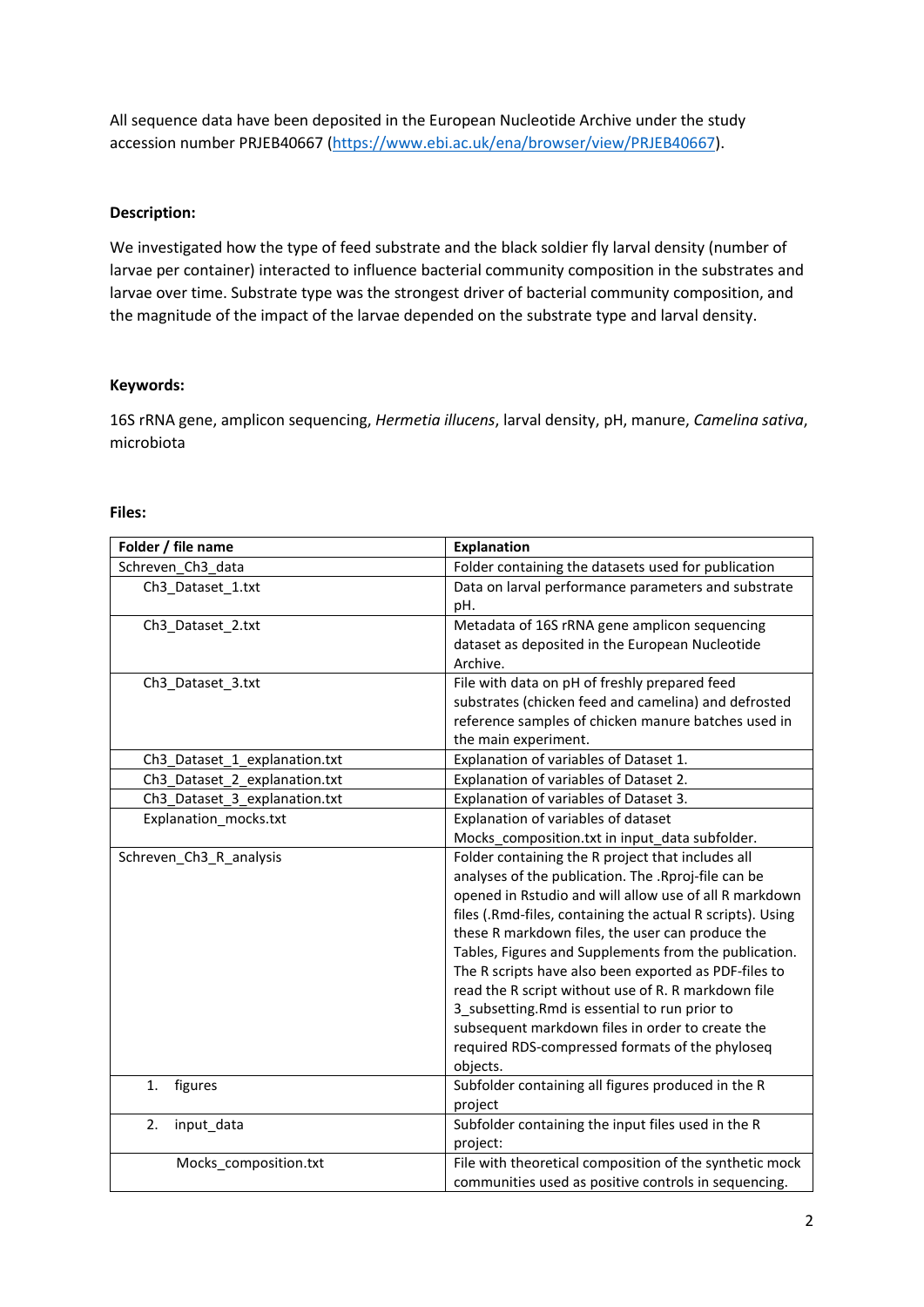| Schreven harvest data.txt       | File with data on larval performance and substrate pH.<br>Contains same data as Ch3 Dataset 1.txt      |
|---------------------------------|--------------------------------------------------------------------------------------------------------|
| Schreven_libAE_allotus.tre      | TREE-file containing the phylogenetic relationships<br>between ASVs of the sequences in the BIOM-file. |
| Schreven_libAE_mapping_file.csv | File with metadata on sequencing data. Contains same<br>data as Ch3_Dataset_2.txt                      |
| Schreven libAE segdata.biom1    | BIOM-file containing the sequence data per sample.                                                     |
| Schreven_pHdiets_fresh.txt      | File with data on pH of freshly prepared feed                                                          |
|                                 | substrates (chicken feed and camelina) and defrosted                                                   |
|                                 | reference samples of chicken manure batches used in                                                    |
|                                 | the main experiment. Contains same data as                                                             |
|                                 | Ch3_Dataset_3.txt                                                                                      |
| 3.<br>phyobjects                | Subfolder containing all RDS-compressed formats of                                                     |
|                                 | the phyloseq objects used in the R project. These files                                                |
|                                 | are created using R markdown file 3_subsetting.Rmd                                                     |
| 4.<br>renv                      | Subfolder required for reproducibility of the R                                                        |
|                                 | environment (renv package).                                                                            |
| tables<br>5.                    | Subfolder containing all tables produced in the R                                                      |
|                                 | project, and the following file:                                                                       |
| Contaminant_OTU_by_plot.txt     | File with the page numbers referring to ASVs (OTUs)                                                    |
|                                 | that are likely contaminants, based on the PDF file                                                    |
|                                 | Correlations_Taxa_DNA.pdf in the "figures" subfolder.                                                  |

# **Explanation of the variables:**

Dataset\_1, Dataset\_2, and Dataset\_3 are companied with separate TXT-files with explanations of variables. Explanation of variables of the data files in the input\_data subfolder is also included in the folder Schreven\_Ch3\_data.

# **Reproducing the figures and tables using the R markdown files:**

For Chapter 3 of PhD thesis:

| <b>Figure/Table</b> | <b>Description</b>                   | R markdown file              |
|---------------------|--------------------------------------|------------------------------|
| Figure 2            | Larval performance and substrate pH  | 2_performance_pH.Rmd         |
| Figure 3            | Faith's phylogenetic diversity       | 5_alphadiversity.Rmd         |
| Figure 4            | NMDS substrate microbiota            | 7_betadiversity_nmds.Rmd     |
| Figure 5            | Heatmap most abundant genera         | 6_betadiversity_heatmaps.Rmd |
| Figure 6            | NMDS larval and substrate microbiota | 7_betadiversity_nmds.Rmd     |
| Figure S1           | Stacked bar graph bacterial phyla    | 6_betadiversity_heatmaps.Rmd |
| Figure S2           | dbPRC substrate microbiota           | 10_betadiversity_dbPRC.Rmd   |
| Figure S3           | dbPRC larva vs substrate microbiota  | 10 betadiversity dbPRC.Rmd   |
| Figure S4           | Heatmap of biofilms                  | 4 quality controls.Rmd       |
| Table S1            | Bacterial genera in NTCs             | 4_quality_controls.Rmd       |
| Table S2            | ASVs identified as contaminants      | 3 subsetting.Rmd             |
| Table S3            | ANOVA of phylogenetic diversity of   | 5 alphadiversity.Rmd         |
|                     | substrate microbiota                 |                              |
| Table S4            | ANOVA of phylogenetic diversity of   | 5 alphadiversity.Rmd         |
|                     | larval and substrate microbiota      |                              |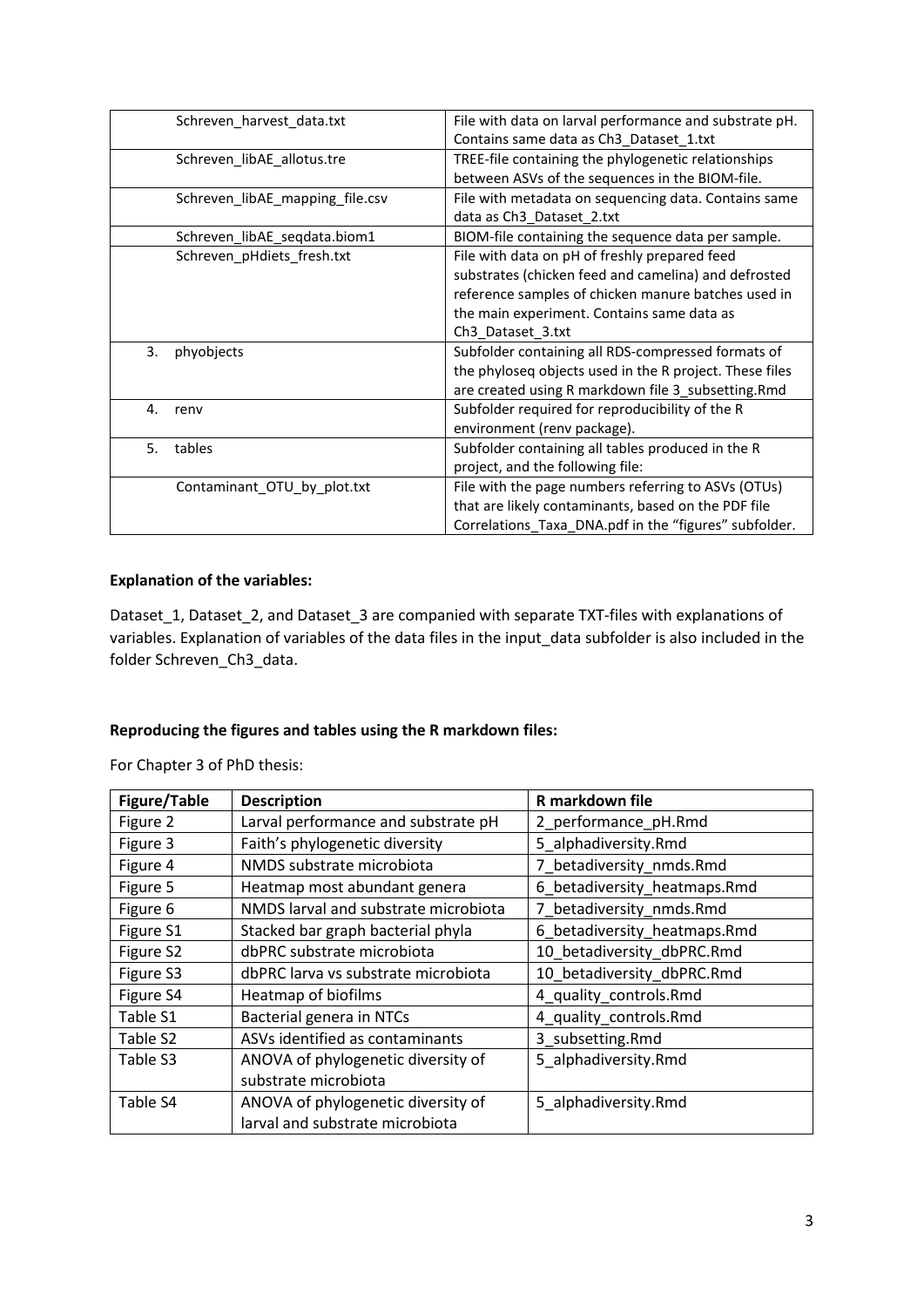| Table S5 | PERMANOVA output of dbRDA on<br>substrate microbiota for all three diets<br>combined            | 9 betadiversity dbRDA.Rmd |
|----------|-------------------------------------------------------------------------------------------------|---------------------------|
| Table S6 | PERMANOVA output of dbRDA on<br>substrate microbiota per diet<br>separately                     | 9 betadiversity dbRDA.Rmd |
| Table S7 | PERMANOVA output of dbRDA on larval<br>and substrate microbiota for all three<br>diets combined | 9_betadiversity_dbRDA.Rmd |
| Table S8 | PERMANOVA output of dbRDA on larval<br>and substrate microbiota per diet<br>separately          | 9_betadiversity_dbRDA.Rmd |

# For the publication in *Applied and Environmental Microbiology*:

| <b>Figure/Table</b> | <b>Description</b>                                                                              | <b>R</b> markdown file       |
|---------------------|-------------------------------------------------------------------------------------------------|------------------------------|
| Table 1             | Larval performance and substrate pH                                                             | 2_performance_pH.Rmd         |
| Figure 2            | Faith's phylogenetic diversity                                                                  | 5_alphadiversity.Rmd         |
| Figure 3            | NMDS larval and substrate microbiota                                                            | 8_betadiversity_nmds_all.Rmd |
| Figure 4            | Heatmap most abundant genera                                                                    | 6_betadiversity_heatmaps.Rmd |
| Table S1            | Bacterial genera in NTCs                                                                        | 4_quality_controls.Rmd       |
| Table S2            | ASVs identified as contaminants                                                                 | 3_subsetting.Rmd             |
| Table S3            | PERMANOVA output of dbRDA on<br>substrate microbiota for all three diets<br>combined            | 9_betadiversity_dbRDA.Rmd    |
| Table S4            | PERMANOVA output of dbRDA on<br>substrate microbiota per diet<br>separately                     | 9_betadiversity_dbRDA.Rmd    |
| Table S5            | PERMANOVA output of dbRDA on larval<br>and substrate microbiota for all three<br>diets combined | 9_betadiversity_dbRDA.Rmd    |
| Table S6            | PERMANOVA output of dbRDA on larval<br>and substrate microbiota per diet<br>separately          | 9_betadiversity_dbRDA.Rmd    |
| Figure S1           | Shannon diversity                                                                               | 5_alphadiversity.Rmd         |
| Figure S2           | Stacked bar graph bacterial phyla                                                               | 6_betadiversity_heatmaps.Rmd |
| Figure S3           | dbPRC substrate microbiota                                                                      | 10_betadiversity_dbPRC.Rmd   |
| Figure S4           | dbPRC larval microbiota                                                                         | 10_betadiversity_dbPRC.Rmd   |
| Figure S5           | dbPRC larva vs substrate microbiota                                                             | 10_betadiversity_dbPRC.Rmd   |
| Figure S6           | Heatmap of biofilms                                                                             | 4_quality_controls.Rmd       |

# **Methods, materials and software:**

This information can be found in the publication, see:<https://doi.org/10.18174/542262> (Chapter 3 in document).